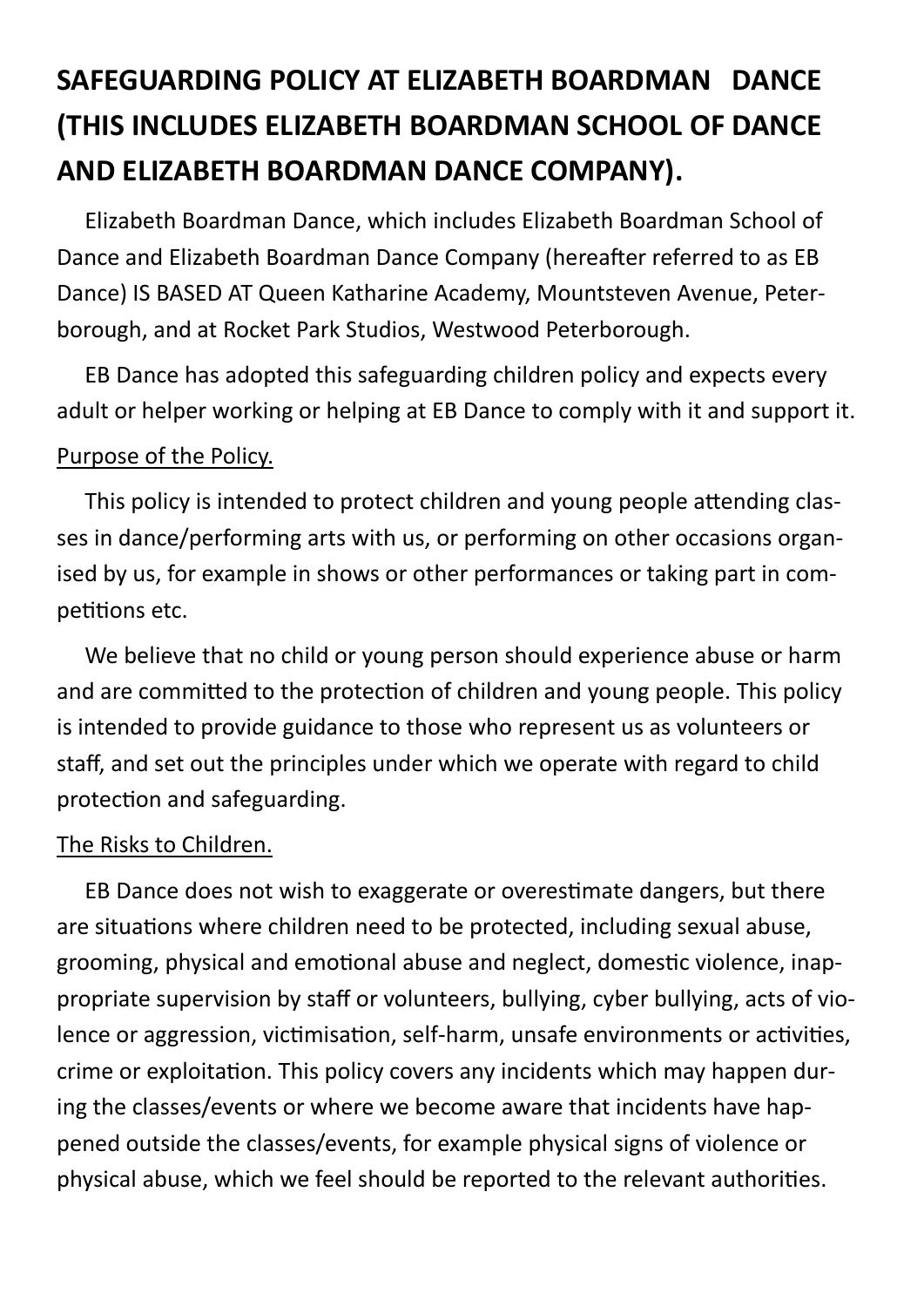## Safeguarding Children at EB Dance Classes and Events.

 At classes at EB Dance, children under 17 must be brought to the class by their parent/guardian, who must also be present after the class to take the child home afterwards, Young people aged 17 may attend unaccompanied. Although we already hold emergency contact details for students' parents/ guardians as given to us on the School's Registration Forms, it is extremely important to notify us if these change. Information on the Registration Forms is kept securely and not passed on to third parties except where this may be required by law, for example to Local Authorities to comply with BOPA regulations (Body of Persons Approval – for child safeguarding where children are performing, such as in shows and competitions).

 Likewise, at other events organised by/ attended by us, although in most cases parents/guardians will be present, the child must be signed in with us at the event to cover the period while actually performing and then signed out again into a parent's/guardian's care. A risk assessment will be carried out for these events and steps taken to minimise risks if necessary. EB Dance will keep records of all such risk assessments.

## Photographing Children.

From time to time photographs and videos will be taken for publicity e.g. our website, official Facebook page, official Instagram, video recording of our school show or newspaper photos etc.

By attending classes and rehearsals with Elizabeth Boardman Dance the parent/ guardian/ dancer (if 17 or over) agrees for the student to be a part of these photographs & video recordings. Please let us know if you would prefer first names not to be mentioned in publicity as stated above.

# Managing behaviour, discipline and acceptable restraint.

 The class teacher or other adults supervising children must never use any form of corporal punishment. If physical restraint is absolutely necessary to prevent injury to any person or to prevent serious damage to property, the minimum necessary restraint may be used for that purpose only. If a parent/ guardian is present in the waiting area, that person will be asked to impose